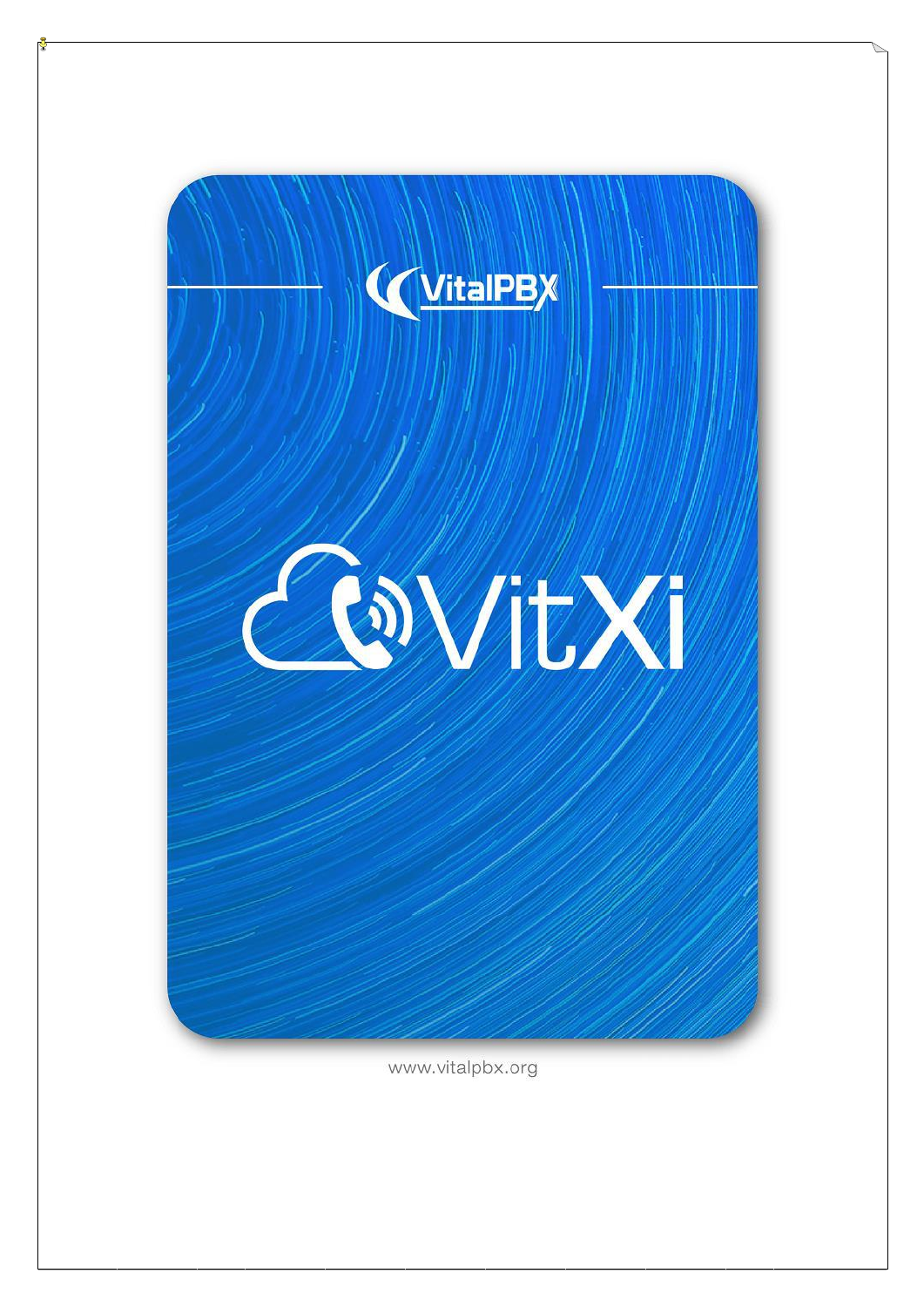# CONTENT

### Content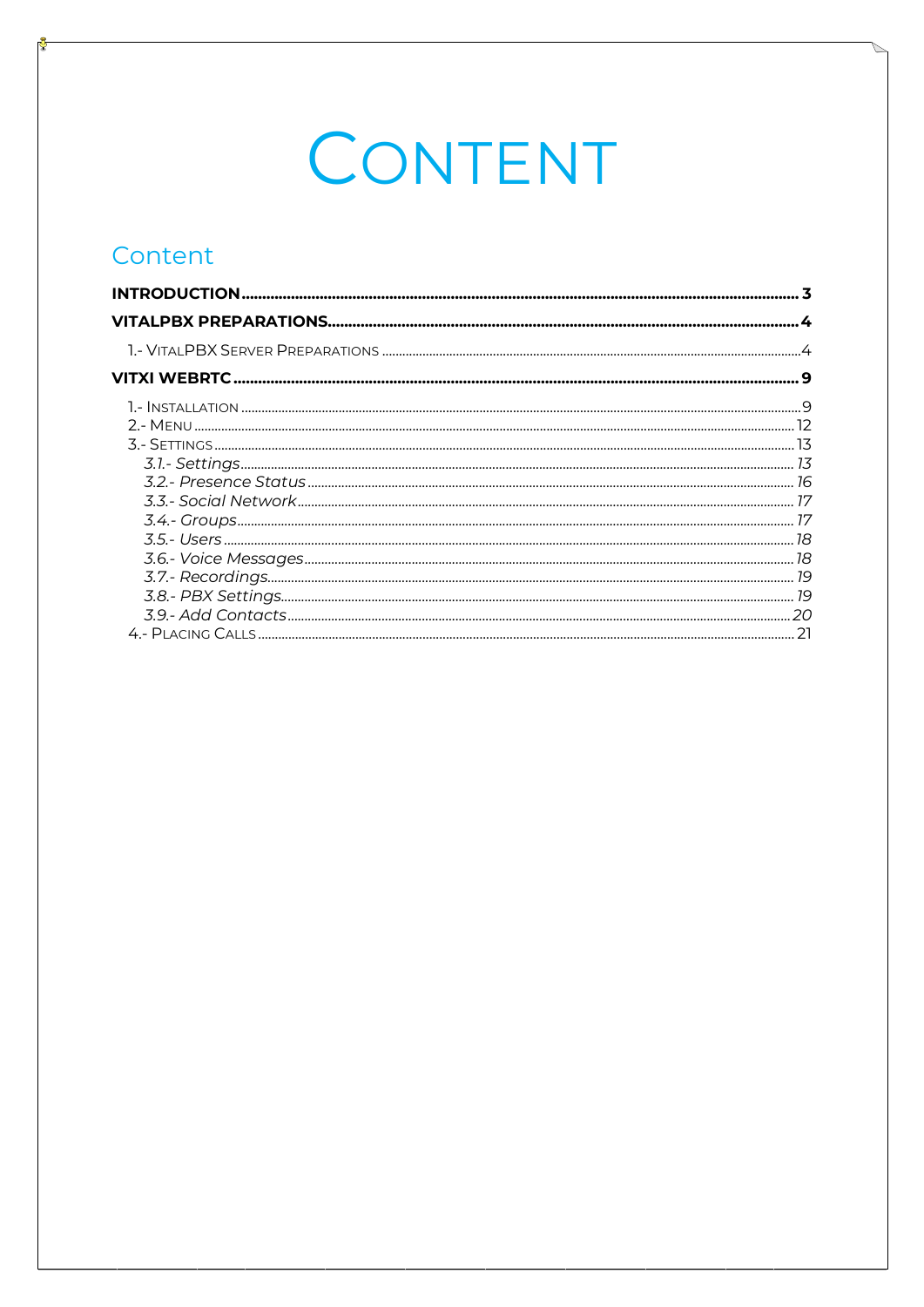## Introduction

VitXi WebRTC is a platform that integrates with VitalPBX in a transparent manner, and allows to have the following services:

- Audio Calls
- Video Calls
	- o Screen Sharing
- SIP Chat (Chat between VitXi and SIP Users)
- Chat between VitXi Users
	- o Voice Notes
	- o Emojis
	- o File Sharing
	- o Image Sharing
- Graphic Voice Mail Interaction
- Call Recordings Viewer
- Prescence
- Call History
- Contact List
- And Much More!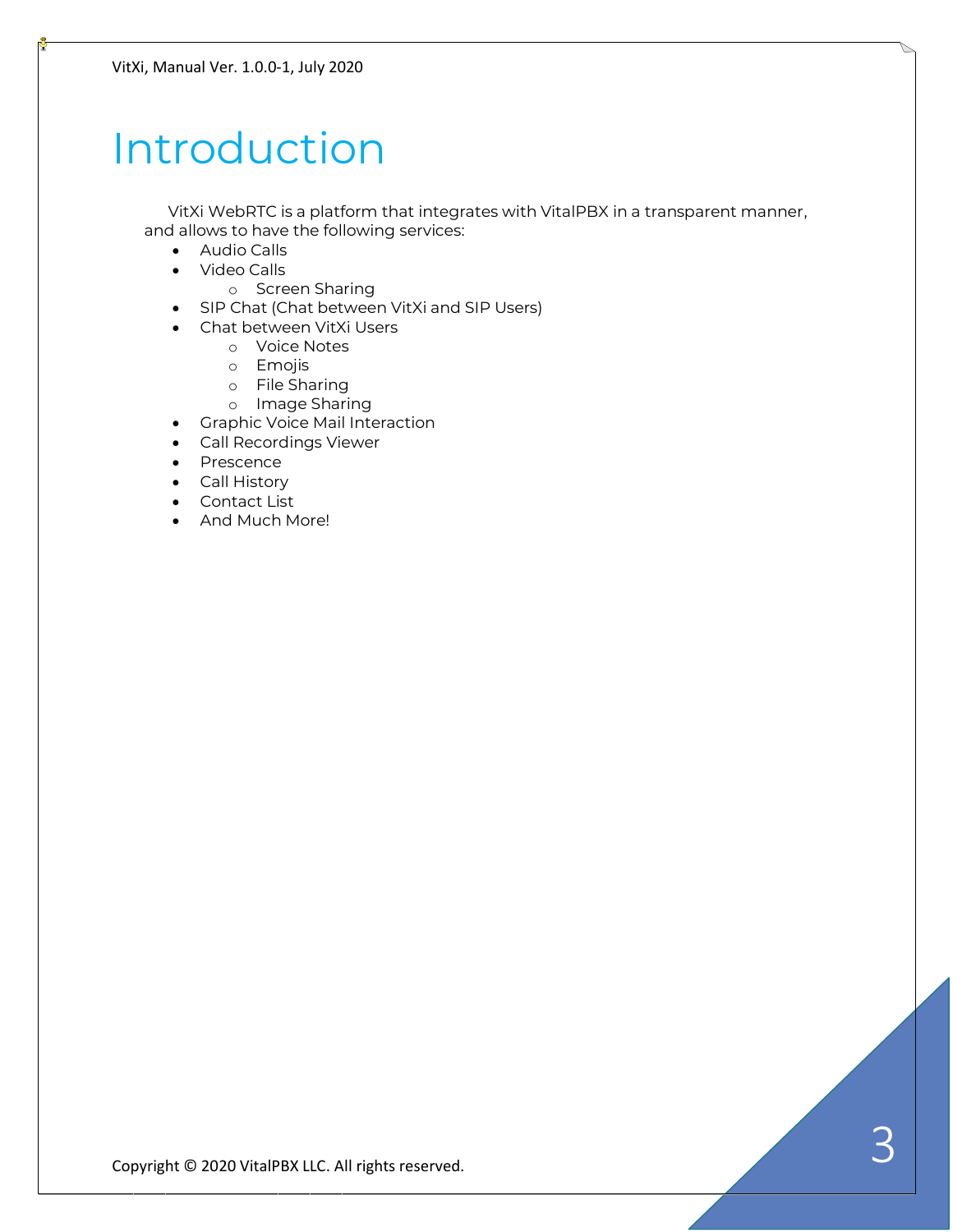## VitalPBX Preparations

## 1.- VitalPBX Server Preparations

For VitXi WebRTC to work perfectly, it is necessary to have a valid FQDN to assign it security certificates. Coming up, we will show you the steps to follow once we have VitalPBX installed on our server with a valid domain.

#### *1.1.1.- Install VitXi License Manager*

Go to Admin > Add-Ons > Add-Ons and select VitXi License Manager (VitXi Server) and install it. With this we guarantee ourselves at least two free licenses with the Community Version of VitalPBX to try out VitXi WebRTC or VitXi Mobile.



#### *1.1.2.- Create a certificate and enable HTTP*

Remember that it is necessary to have a valid FQDN and that our VitalPBX server must have a valid certificate.

It is also very important that the host name of the server matches the FQDN that we are using to generate the Let's Encrypt certificate, so first you have to go to Admin/Network/Network Settings and configure the Hostname as shown below.

| Sx<br><b>Network Settings</b> |                                                                                                                                                                                                                                                                                 |  |
|-------------------------------|---------------------------------------------------------------------------------------------------------------------------------------------------------------------------------------------------------------------------------------------------------------------------------|--|
| <b>GENERAL</b>                |                                                                                                                                                                                                                                                                                 |  |
| Hostname                      | Save<br>vitxi.vitalpbx.org                                                                                                                                                                                                                                                      |  |
|                               |                                                                                                                                                                                                                                                                                 |  |
|                               | The network cannot be configured because the command "nmcli" is not present on your current installation. This could be happening because your VPS<br>provider prohibits this command by default or because of your server doesn't have the package "NetworkManager" installed. |  |
|                               |                                                                                                                                                                                                                                                                                 |  |
|                               |                                                                                                                                                                                                                                                                                 |  |
|                               |                                                                                                                                                                                                                                                                                 |  |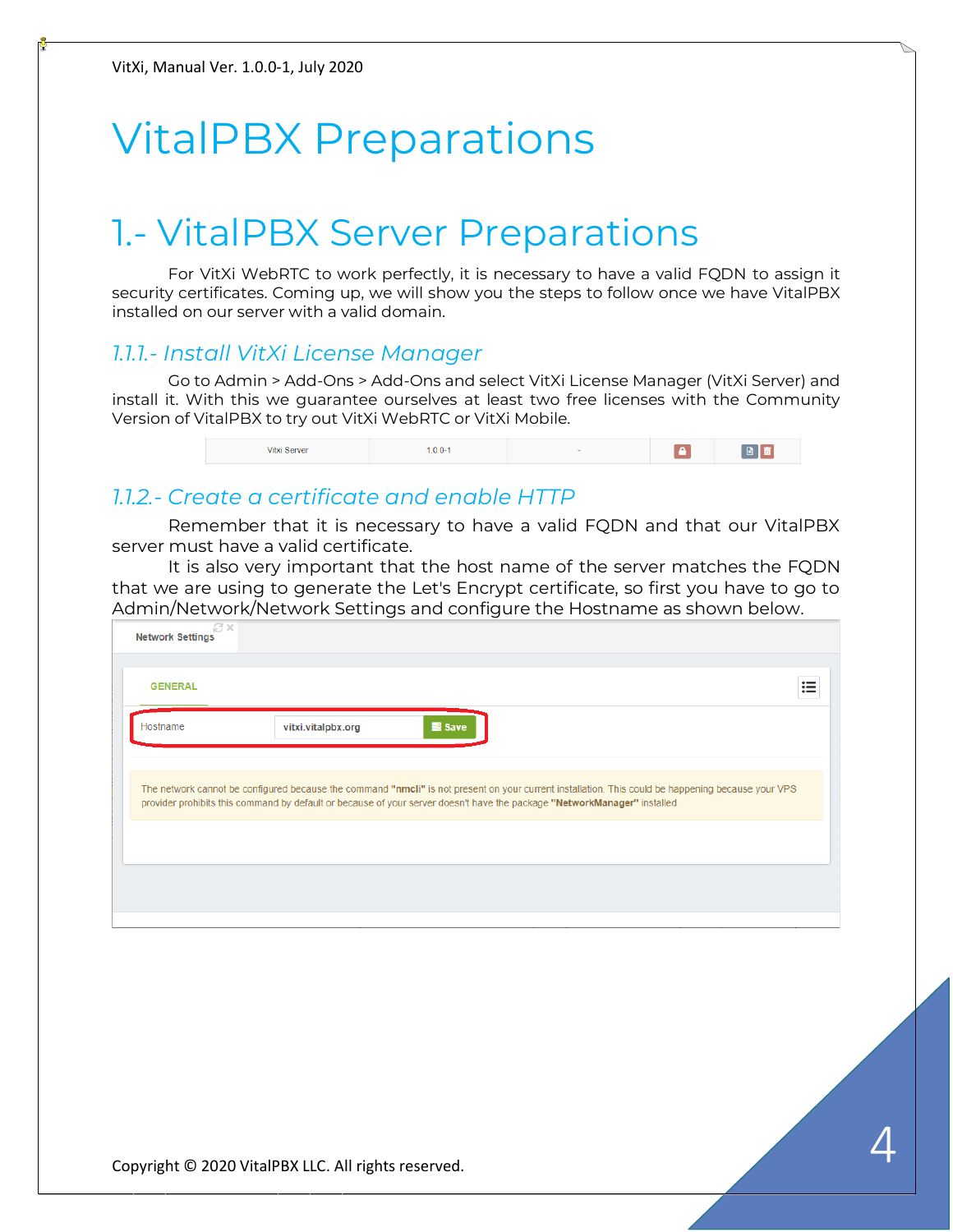Now we are going to configure the certificate for which we are going to Admin/System Settings/Certificates.

| <b>GENERAL</b> |                      |              |                     |                      |              | 這 |
|----------------|----------------------|--------------|---------------------|----------------------|--------------|---|
| Type           | <b>Let's Encrypt</b> | $\checkmark$ | <b>Owners Email</b> | rcuadra@vitalpbx.com |              |   |
| Description *  | <b>VPBX SSL</b>      |              | Country             | <b>United States</b> | $\checkmark$ |   |
| Hostname*      | vitxi.vitalpbx.org   |              | State               | <b>Florida</b>       | $\checkmark$ |   |

Afterwards, go to Admin > System Settings > HTTP Server, and force HTTPS connection and select the certificate created previously.

| <b>GENERAL</b>    |                 |              |                               |  |
|-------------------|-----------------|--------------|-------------------------------|--|
| <b>HTTP Port</b>  | 80              |              | <b>HTTPS</b><br>Yes<br>Enable |  |
| <b>HTTPS Port</b> | 443             |              | Force HTTPS                   |  |
| Certificate       | <b>VPBX SSL</b> | $\checkmark$ | Yes                           |  |
|                   |                 |              |                               |  |
|                   |                 |              |                               |  |

Now go to Settings > PBX Settings > Mini HTTP Server and configure it as shown below. You must select the certificate we have created. Remember to save and Apply Changes. We do this so that VitXi WebRTC PJSIP WebSocket can communicate with VitalPBX.

| HTTP Bind Address | 0.0.0.0         | 8088                     | Enable HTTP       | Yes |               |
|-------------------|-----------------|--------------------------|-------------------|-----|---------------|
| TLS Bind Address  | 0.0.0.0         | 8089                     | <b>TLS Enable</b> | Yes |               |
| Certificate       | <b>VPBX SSL</b> | $\overline{\phantom{a}}$ |                   |     |               |
|                   |                 |                          |                   |     |               |
|                   |                 |                          |                   |     |               |
|                   |                 |                          |                   |     |               |
|                   |                 |                          |                   |     |               |
|                   |                 |                          |                   |     | <b>B</b> Save |
|                   |                 |                          |                   |     |               |
|                   |                 |                          |                   |     |               |
|                   |                 |                          |                   |     |               |
|                   |                 |                          |                   |     |               |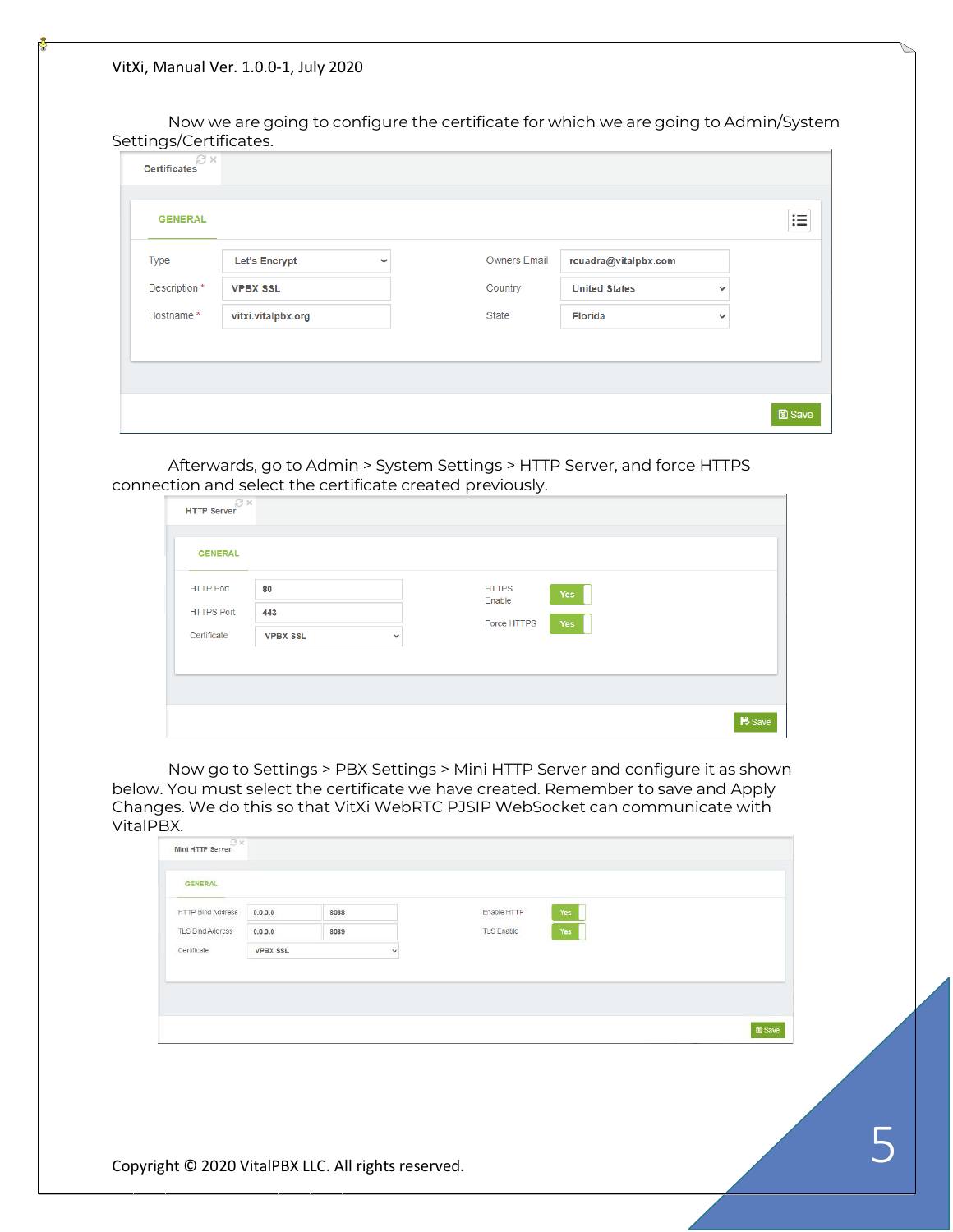Now, go to Settings > PBX Settings > RTP Settings and configure it as shown below. You must select the certificate created previously. Remember to Save and Apply Changes.

| <b>Px</b><br><b>RTP Settings</b> |       |                                |               |
|----------------------------------|-------|--------------------------------|---------------|
| <b>GENERAL</b>                   |       |                                |               |
| <b>RTP Start</b>                 | 10000 | Stun Server                    |               |
| <b>RTP End</b>                   | 20000 | <b>Turn Server</b>             |               |
| <b>Strict RTP</b>                | Yes   | <b>Turn Server</b><br>Name     |               |
| <b>RTP Checksums</b>             | Yes   |                                |               |
| <b>ICE Support</b>               | Yes   | <b>Turn Server</b><br>Password |               |
|                                  |       |                                |               |
|                                  |       |                                |               |
|                                  |       |                                | <b>圖 Save</b> |

Now, we are going to add the firewall rule that will allow WebRTC connections from the PJSIP socket, for which we will go to Admin > Firewall > Rules and we add the rule "**Asterisk HTTP Daemon**." Then, we apply changes.

| Add Rule    |                      |              |       |      |
|-------------|----------------------|--------------|-------|------|
| Service     | Asterisk HTTP Daemon | $\checkmark$ |       |      |
| Source      |                      |              |       |      |
| Destination |                      |              |       |      |
| Action      | <b>ACCEPT</b>        | $\checkmark$ |       |      |
|             |                      |              |       |      |
|             |                      |              | Close | Save |

Copyright © 2020 VitalPBX LLC. All rights reserved.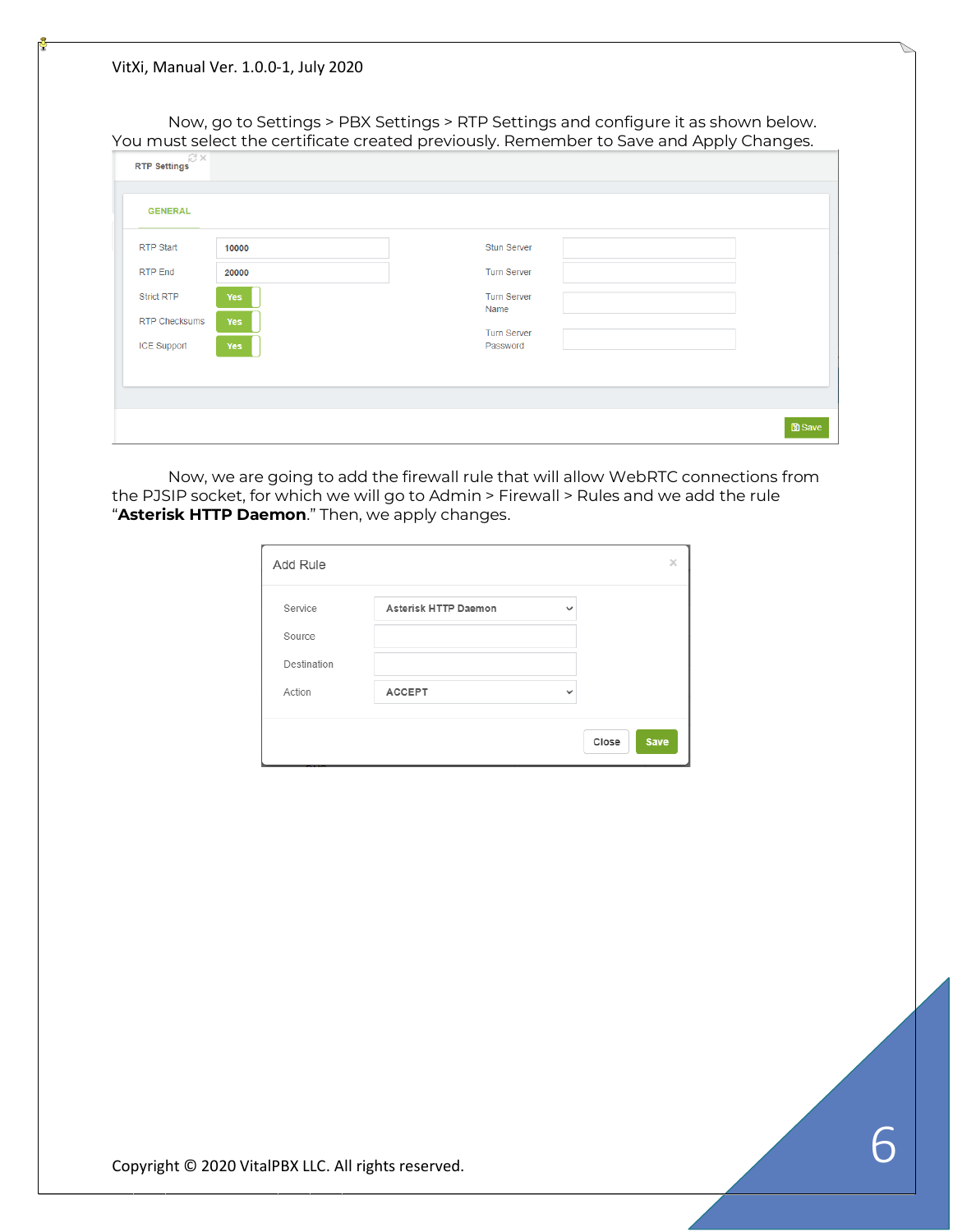Now we will proceed to disable the SIP websocket, since the websocket cannot work at the same time in SIP and PJSIP. For this we go to Settings/Technology Settings/SIP Settings, in the General disable the option "Enable Websocket" if it was enabled.

Later Go to the linux console and restart Asterisk with the following command: **systemctl restart asterisk**

| Language                     | English (en)                       | $\checkmark$ | <b>Bind Address</b>       | 0.0.0.0   | 5062 |  |
|------------------------------|------------------------------------|--------------|---------------------------|-----------|------|--|
| <b>Tone Zone</b>             | (us) United States / North America | $\checkmark$ | <b>Allow Transfer</b>     | Yes       |      |  |
| G726-32 Audio                | <b>No</b>                          |              | Enable Websocket          | <b>No</b> |      |  |
| <b>Notification Settings</b> |                                    |              | <b>Video Settings</b>     |           |      |  |
| Notify Ringing               | Yes                                |              | Video Support             | <b>No</b> |      |  |
| Notify Hold                  | <b>No</b>                          |              | Max Call BitRate          | 384       |      |  |
| Notify CID                   | No                                 |              |                           |           |      |  |
| <b>Registration Settings</b> |                                    |              | <b>Fax Settings</b>       |           |      |  |
| Max Expiry                   | 3600                               |              | <b>Fax Detect</b>         | <b>No</b> |      |  |
| Min Expiry                   | 60                                 |              | T.38 Fax Pass-<br>Through | No        |      |  |
| <b>Default Expiry</b>        | 120                                |              |                           |           |      |  |
| <b>MWI Expiry</b>            |                                    |              |                           |           |      |  |
|                              |                                    |              |                           |           |      |  |

Copyright © 2020 VitalPBX LLC. All rights reserved. 7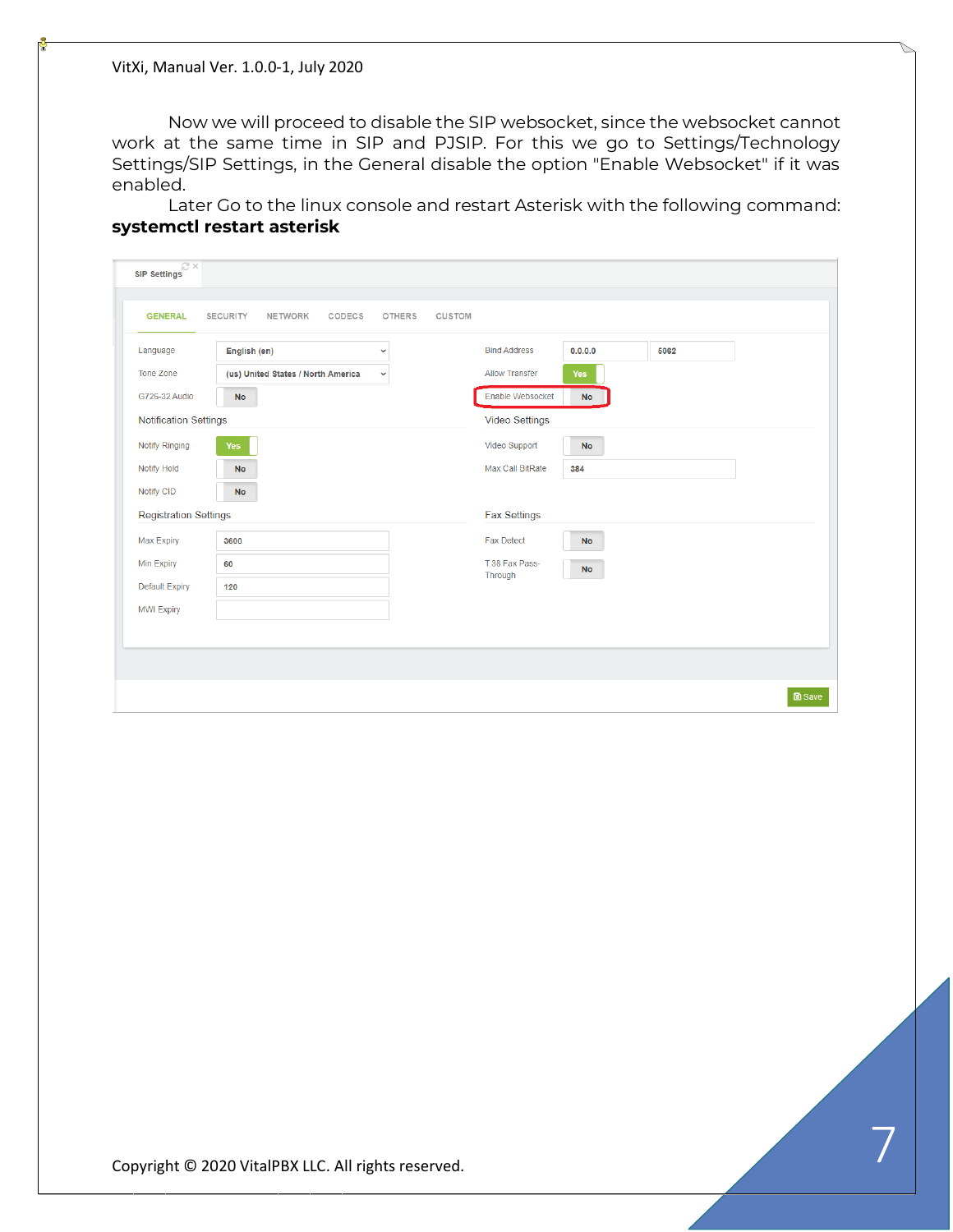#### *1.1.3.- Create a VitXi Extension*

Go to PBX > Extensions > Extensions and create an extension with the following parameters:

| Extension *          | 600                                                      |              | Internal CID                           | Name            | Number |              |
|----------------------|----------------------------------------------------------|--------------|----------------------------------------|-----------------|--------|--------------|
| Name *               | VitXi Client                                             |              | External CID                           | Name            | Number |              |
| Class of Service     | All Permissions                                          |              | Emergency CID                          | Name            | Number |              |
| Features Password    | "95624                                                   |              | Account Code                           |                 |        |              |
| Email Addresses      |                                                          |              | Language                               | English (en)    |        | $\checkmark$ |
| Technology           | <b>SIP</b><br><b>NONE</b><br><b>PJSIP</b><br>IAX2<br>600 |              | Emergency CID<br>Dispatchable Location | Name<br>Default | Number | $\checkmark$ |
| User Device *        |                                                          |              |                                        |                 |        |              |
| Password *           | $^{\circ}$<br>**************                             |              | Deny                                   | 0.0.0.0/0       |        |              |
| Device Description * | VitXi Client                                             |              | Permit                                 | 0.0.0.0/0       |        |              |
| Profile              | Default WebRTC Profile                                   | v.           | Ring Device                            | Yes             |        |              |
| Max Contacts         | 1.                                                       |              | Send Push                              | Yes             |        |              |
| Codecs               | x opus xulaw xalaw xvp8 xvp9                             |              | Vitxi Client                           | Yes             |        |              |
| DTMF Mode            | rfc4733                                                  | $\checkmark$ |                                        |                 |        |              |
|                      |                                                          |              |                                        |                 |        |              |
|                      |                                                          |              |                                        |                 |        |              |

- **Technology**, PJSIP
- **Profile**, Default WebRTC Profile
- **Codecs**, opus, ulaw, alaw, VP8, VP9
- **Send Push**, Yes
- **VitXi Client**, Yes

It is very important to select the listed codecs as this guarantees good communication quality.

Save and Apply Changes.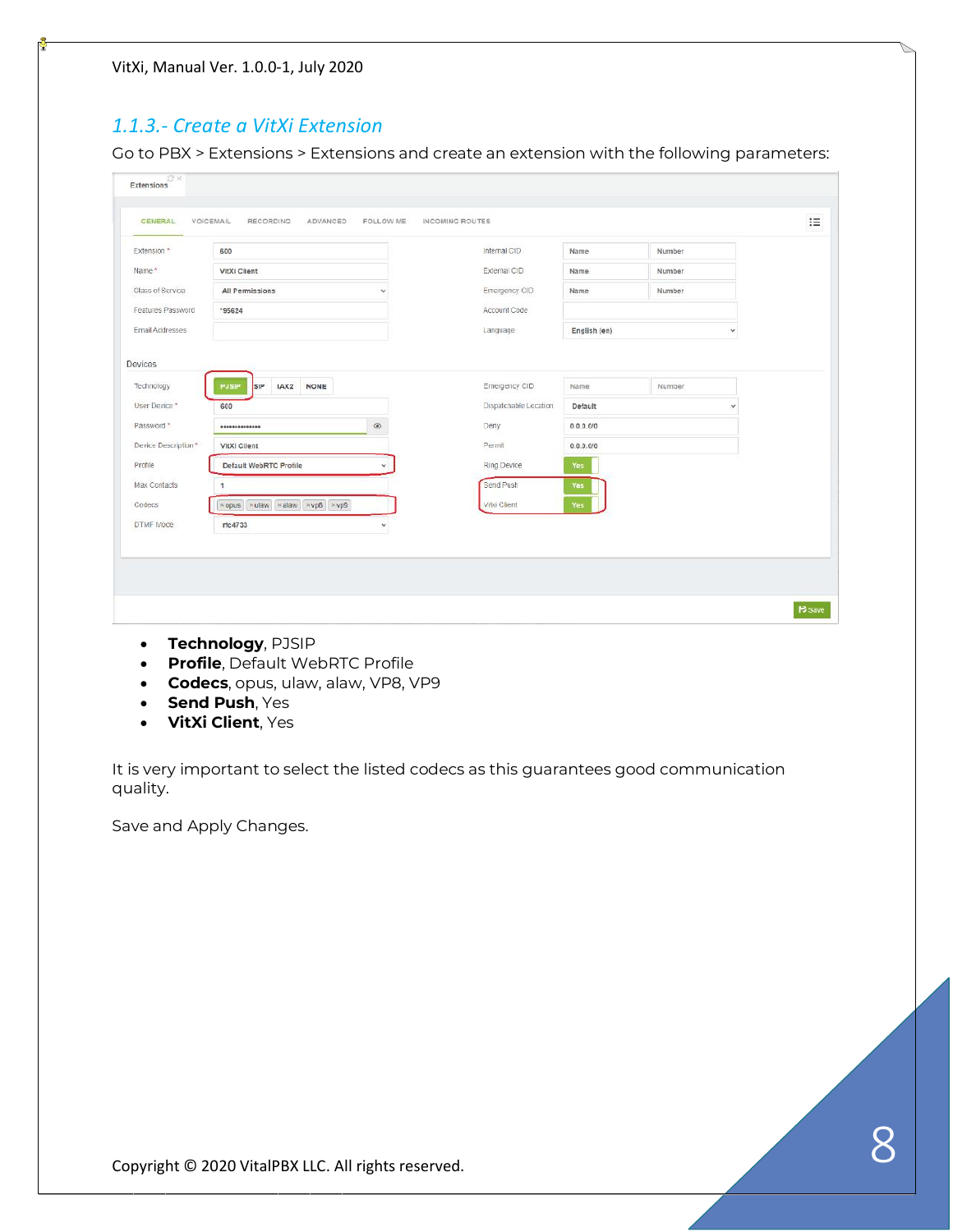## VitXi WebRTC

VitXi WebRTC is a full web application that integrates with VitalPBX and communicates through the PJSIP protocol over WebRTC.

## 1.- Installation

VitXi WebRTC works only with VitalPBX 3.0 and onwards. To install VitXi WebRTC it is necessary to go to the Add-On module (Admin > Add-Ons > Add-Ons) and press the green install button next to it. After a couple of minutes, the installation would be done and you can proceed to its URL [\(http://IP-ADDRESS/VitXi\)](http://ip-address/VitXi) and proceed with the installation wizard. You can press VitXi's name on the Add-Ons module to quickly go to this URL.

Now, we will see the installation wizard that will guide us through the final steps for configuration.

a.- Database Settings:

| <b>GN/it.Xi</b>                                                                                            |                               |                 |  |  |
|------------------------------------------------------------------------------------------------------------|-------------------------------|-----------------|--|--|
| Database Setup<br><b>O</b> Enter a user with the necessary privileges to install the application database. | PBX Settings                  | User Setup<br>n |  |  |
| Database Username<br>root                                                                                  | Database Password<br>password | ⊙               |  |  |
|                                                                                                            |                               | <b>NEXT</b>     |  |  |

- **Database User**, MySQL user, if we are installing on the same server as VitalPBX, you can leave the username 'root' and blank password. Else, you will need to create a new MariaDB user to access remotely.
- **Database Password**, if we are installing on the same server as VitalPBX, the root user does not have a password. When accessing remotely, you must create a new username and password in MariaDB.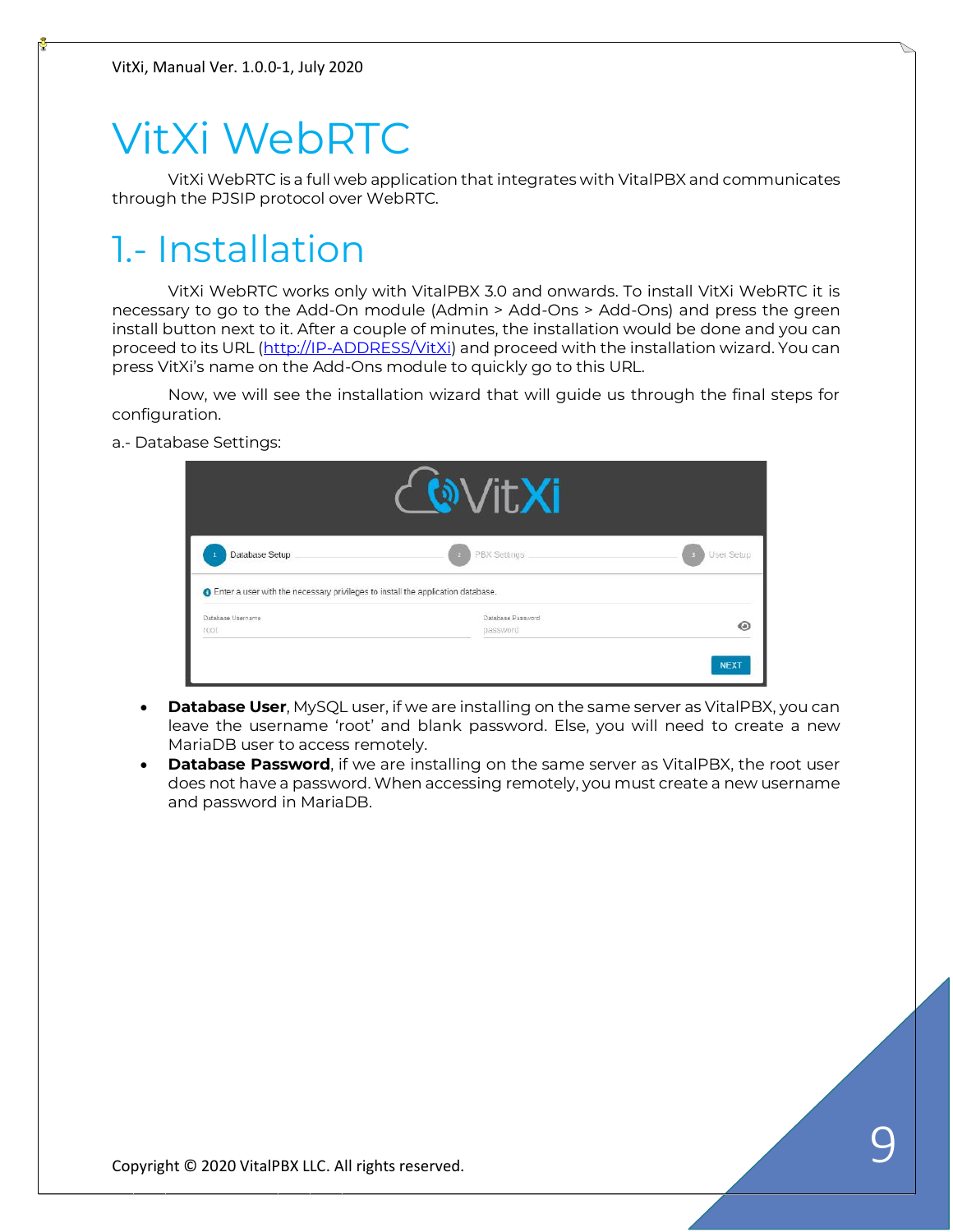#### b.- PBX Settings:

|                                                            | <u>ี เ</u> ®∨itXi                                                                         |
|------------------------------------------------------------|-------------------------------------------------------------------------------------------|
| Database Setup<br>z                                        | <b>PBX Settings</b><br>User Setup                                                         |
| host<br>localhost                                          | port<br>443                                                                               |
| application key<br>Ø,<br>your application key              | Secure                                                                                    |
| If your PBX is on the same server you can omit this field. | Establish if your PBX has an SSL certificate configured<br><b>PREVIOUS</b><br><b>NEXT</b> |

- **Host**, if we are installing on the same server as VitalPBX, it is recommended to leave this field as **localhost**. Else, we must input the host or remote IP Address.
- **Port**, if our server has a valid certificate and all the requests are redirected to HTTPS, we must configure port 443. If we are not using HTTPS, we configure port 80. If we are accessing the PBX remotely, remember to open these ports on the firewall.
- **Application key**, if the VitXi is located on the same server as VitalPBX, it is not necessary to generate an API key since it will be generated automatically. If VitXi is installed on a different server to VitalPBX you will need to generate an API key under Admin > Admin > Application Keys. You then copy it and paste it here.
- **Secure**, indicates a secure connection through HTTPS. Usually, you check this option when using port 443.

|                             |    |                           | <b>WitXi</b>                             |   |                  |               |
|-----------------------------|----|---------------------------|------------------------------------------|---|------------------|---------------|
| Database Setup              |    |                           | <b>PBX Settings</b>                      |   |                  | User Setup    |
| name<br>John Doe            |    |                           | <b>SENSIBILITADE</b><br>username<br>john |   |                  |               |
| user password<br>********** | Ø, | password confirmation<br> |                                          | Ø | America/New_York |               |
|                             |    |                           |                                          |   |                  | <b>FINISH</b> |

c.- User Setup:

- **Name**, full name for the administrator user in VitXi.
- **Username**, is the administrator username to use in VitXi, usually 'admin.'
- **User Password y Password Confirmation**, admin user password.
- **Time zone,** here you choose a default time zone.

Copyright © 2020 VitalPBX LLC. All rights reserved.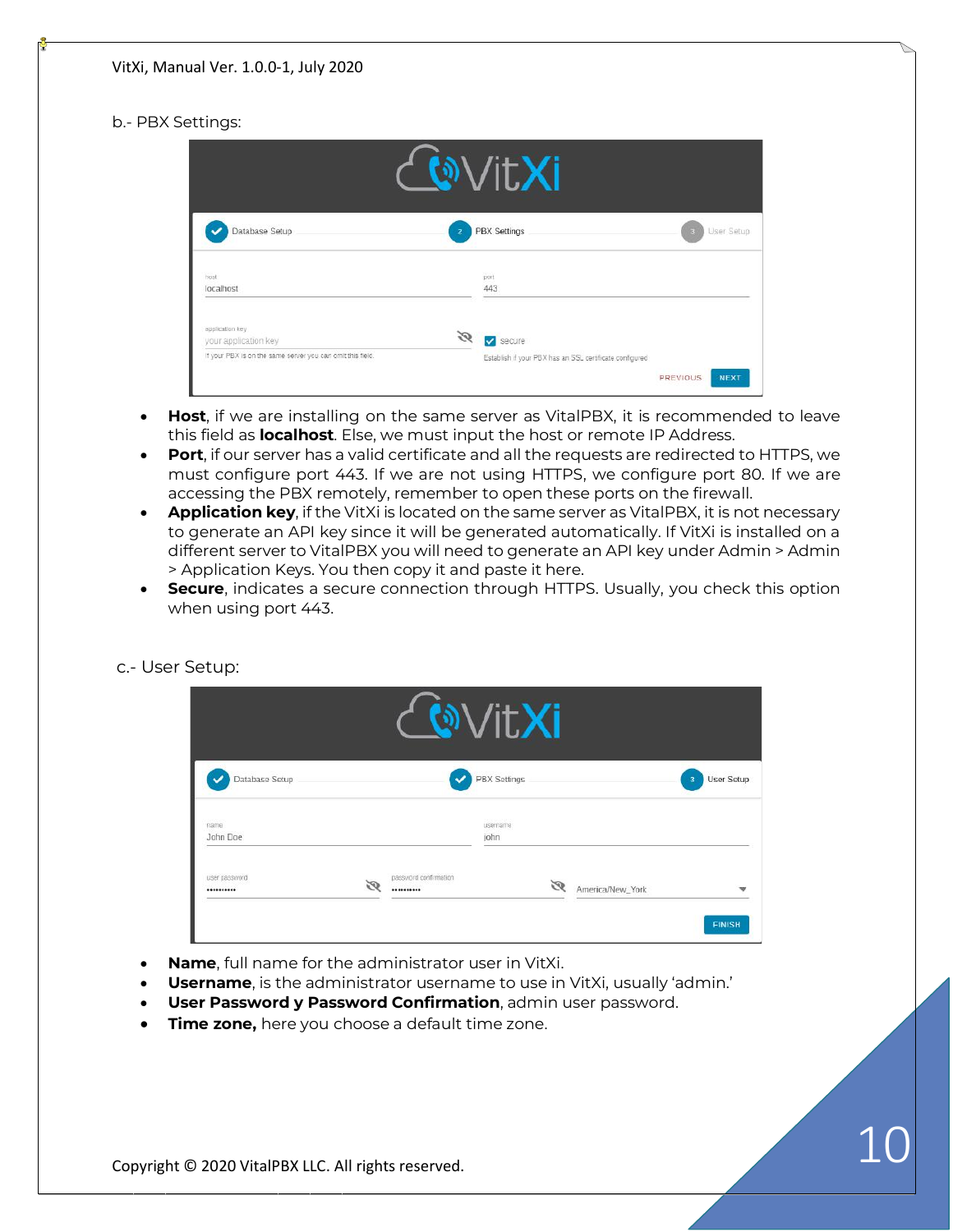d.- Enter the Username and Password previously created.



Copyright © 2020 VitalPBX LLC. All rights reserved.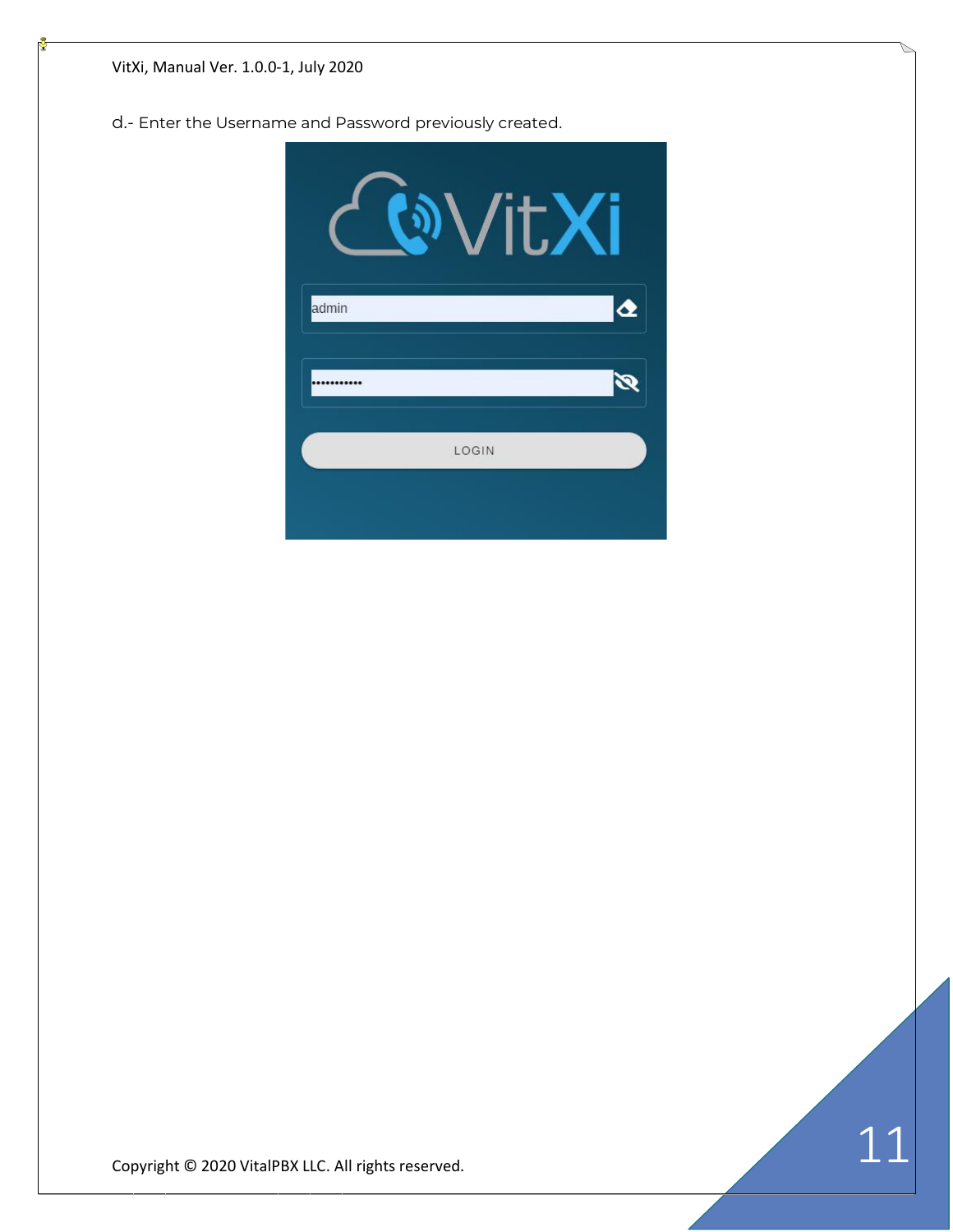## 2.- Menu



On the menu we got the following options:

- **Users**, the list of VitXi Users on our tenant.
- **Contacts**, the contact list added by the user manually.
- **Calls**, the user's call history.
- **Chats**, list of people with which the user has had some type of chat.
- **Directories**, phone directories that are extracted from the VitalPBX Phonebook.
- $\bullet$ , main menu to configure the system.
- $\omega$ , Voicemail Messages indicator.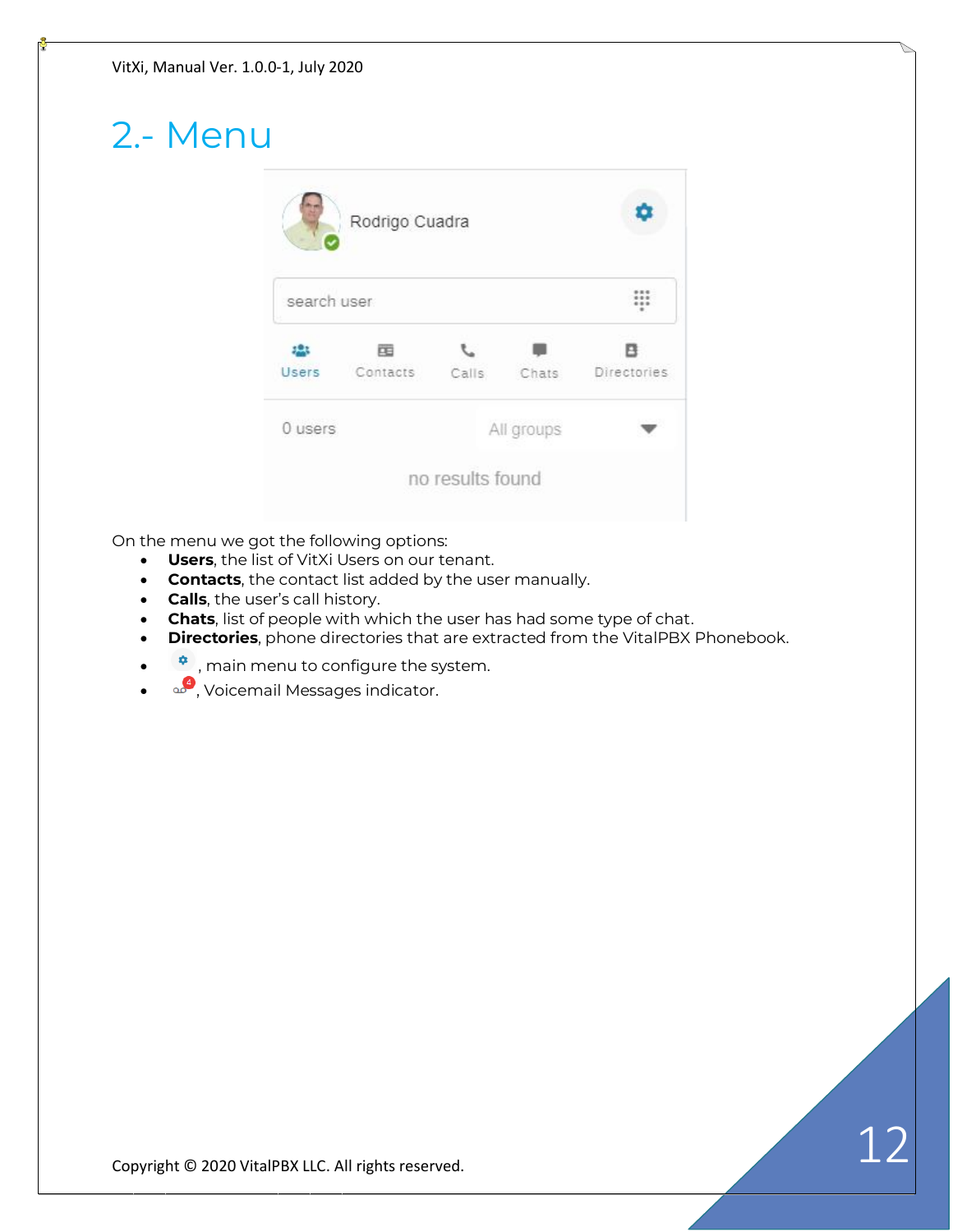## 3.- Settings

## 3.1.- Settings

The first thing that we are going to configure are the System Settings, for which we will go to the main menu and select settings. This will display the following screen.

#### *General*

**Timezone,** the time zone for the user. This way, the user will see its own time zone no matter where they are located.

**Push Notifications**, the user can receive a notification for certain events, for example, receiving a call, a message, and more.

**Dark Mode**, here you can select the dark mode view of the interface.

| <b>Settings</b> |                                               | $\mathbf x$ |
|-----------------|-----------------------------------------------|-------------|
| <b>GENERAL</b>  | General                                       |             |
| PRESENCE        | Timezone<br>America/New York                  |             |
| <b>AUDIO</b>    | <b>Push Notifications</b><br>◡                |             |
| VIDEO           | Receive Push Notifications For Certain Events |             |
| <b>DEVICES</b>  | Dark Mode                                     |             |
| CALLS           | Change The Appearance Of VitXi To Dark Tones  |             |
|                 | Save                                          |             |
|                 |                                               |             |
|                 |                                               |             |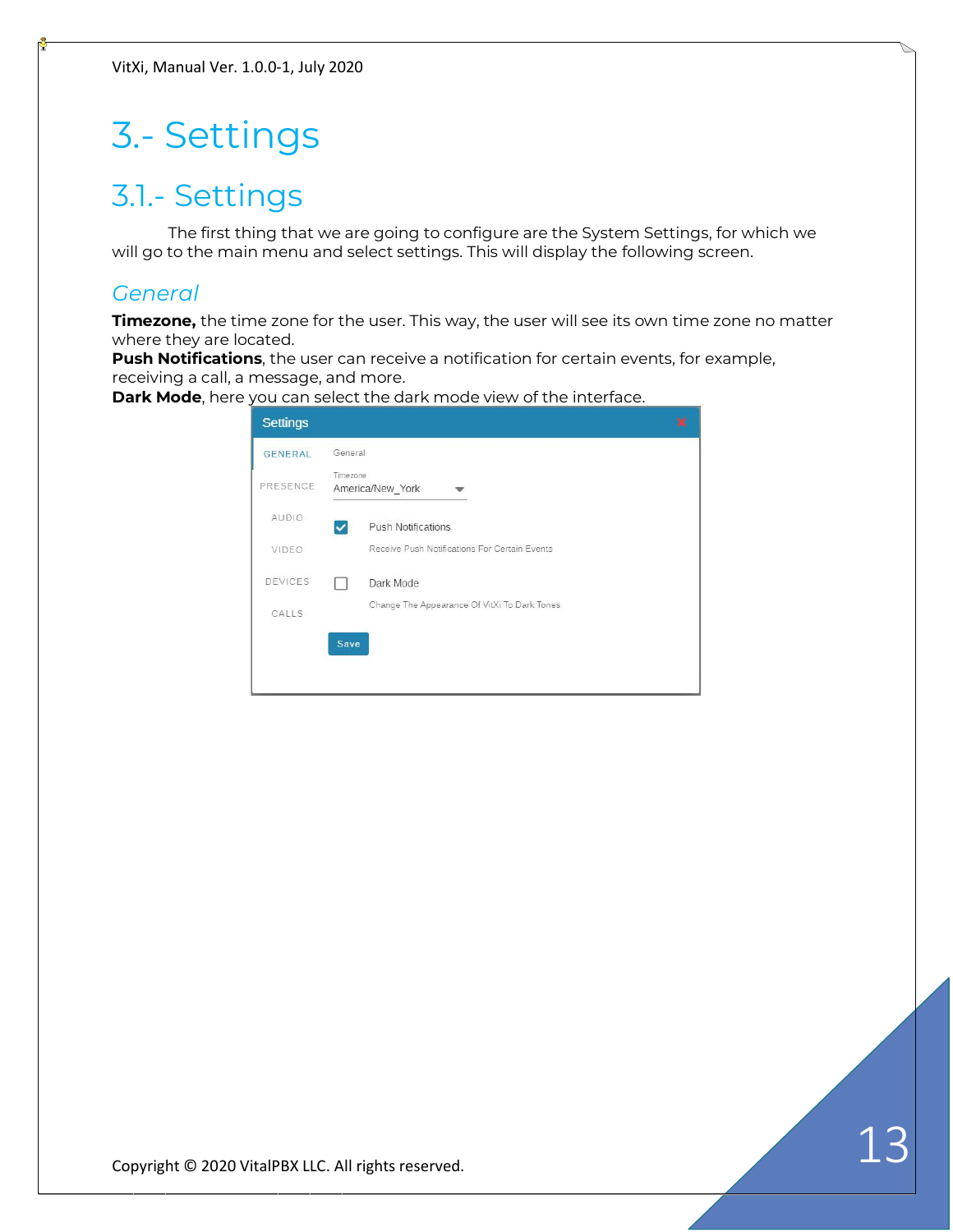#### *Presence*

**Presence Status**, select the presence status with which we desire to have when login in. **Additional Information**, if the user wants to show some additional message that other users that are connected will see.



#### *Audio*

**Echo Cancellation,** this is used to prevent the echo effect during a call. **Noise Suppression**, automatically filters and eliminates background noise.

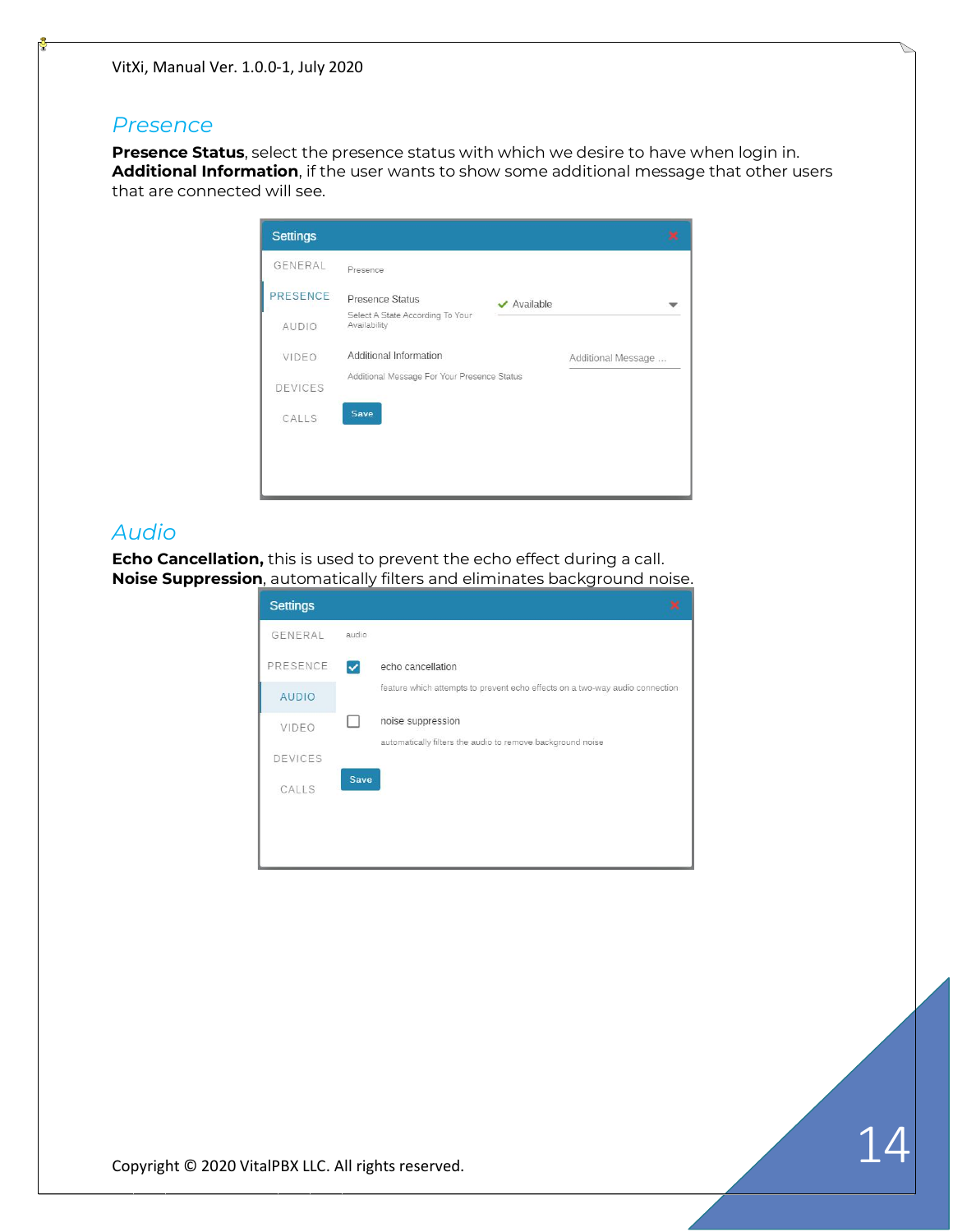#### *Video*

**Frame rate**, this indicates the frames per second for your video feed. **Max aspect Ratio**, this indicates the ratio for the dimensions of your video feed. **Resize Mode**, specifies the resolution mode for the video image.

| <b>Settings</b>          |                                                                                                    |     | $^{\star}$ |
|--------------------------|----------------------------------------------------------------------------------------------------|-----|------------|
| GENERAL                  | video                                                                                              |     |            |
| PRESENCE<br><b>AUDIO</b> | frame rate<br>indicating the frame rate, in frames per second                                      | 10  |            |
| <b>VIDEO</b>             | max aspect ratio<br>set the proportional relationship between the width and<br>height of the video | 4:3 |            |
| <b>DEVICES</b>           |                                                                                                    |     |            |
| CALLS                    | resize mode<br>specify the resolution mode of the video track.                                     |     |            |
|                          | none                                                                                               |     |            |
|                          |                                                                                                    |     |            |
|                          | Save                                                                                               |     |            |

#### *Devices*

**Camera**, this allows you to select your video device for video calls. Microphone, here you select your desired microphone device. **Audio**, here you can select your audio output device.

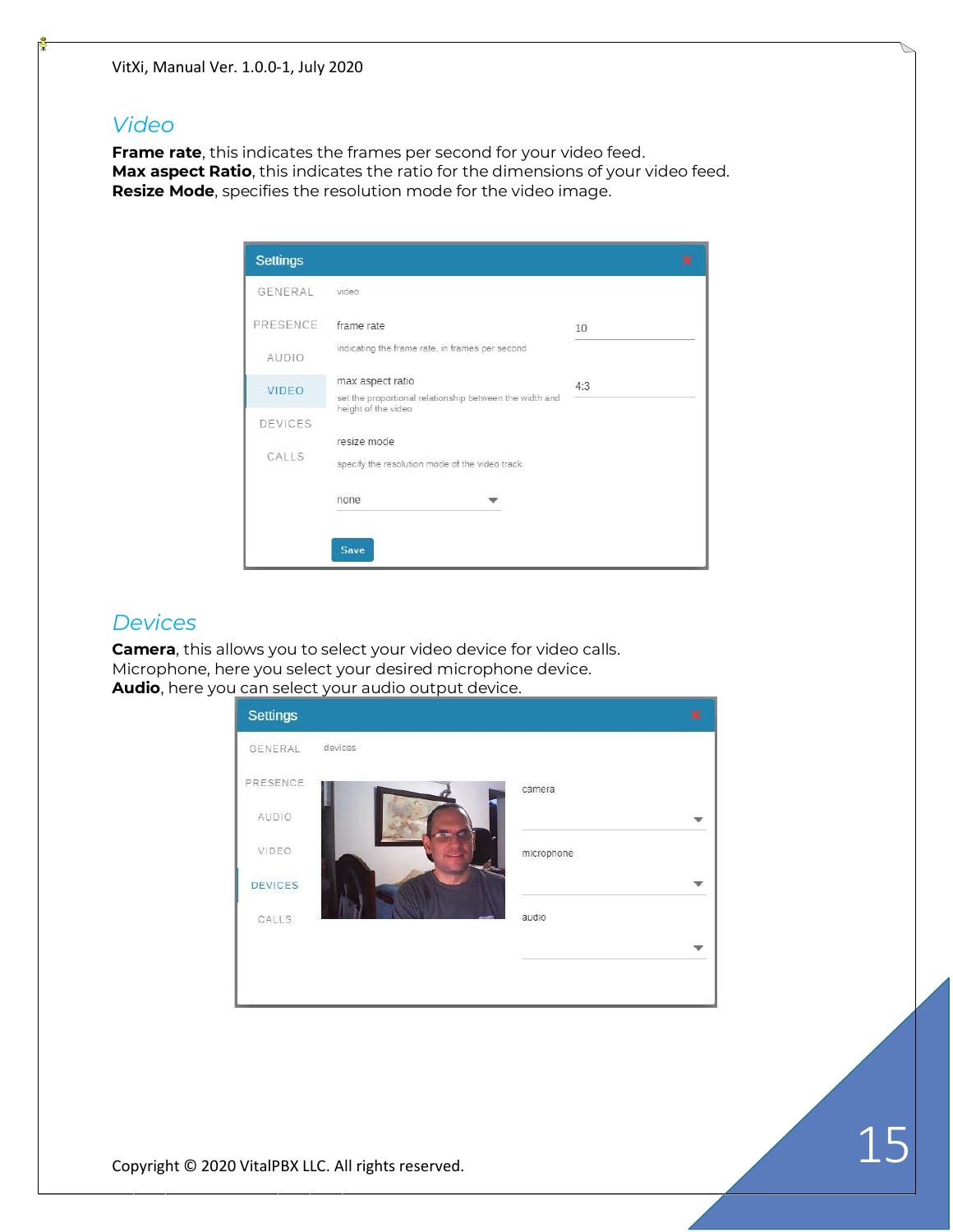#### *Calls*

**Ringtone,** here you can select the ring tone to listen when the user is receiving a call. **Auto Answer,** this will answer the call automatically.

**Call history limit,** with this you can establish the call limit to show on the Calls option

| <b>Settings</b> |                                                                               | × |
|-----------------|-------------------------------------------------------------------------------|---|
| GENERAL         | Calls                                                                         |   |
| PRESENCE        | Ringtone<br>Crystal<br>Ringtone to be played on incoming                      |   |
| <b>AUDIO</b>    | calls                                                                         |   |
| VIDEO           | Auto answer                                                                   |   |
| DEVICES         |                                                                               |   |
| CALLS           | Call history limit<br>250<br>Set the limit of records to show in call history |   |
|                 | Save                                                                          |   |

### 3.2.- Presence Status

Here, the system administrator can create the different presence status that users can use. By default, there are five (5) status which are, Available, Do Not Disturb, Lunch Break, and Business Trip, however, you can add more.

| Create                                              |             | ≡                       |    |
|-----------------------------------------------------|-------------|-------------------------|----|
| name                                                | select icon |                         |    |
| Bath Room                                           | $b$ bath    | $\overline{\mathbf{v}}$ |    |
| status color                                        |             |                         |    |
|                                                     |             |                         |    |
| - - -                                               |             |                         |    |
| #FF4700FF                                           |             |                         |    |
|                                                     | <b>HEX</b>  |                         |    |
|                                                     |             | Create                  |    |
|                                                     |             |                         |    |
|                                                     |             |                         |    |
|                                                     |             |                         |    |
|                                                     |             |                         |    |
| Copyright © 2020 VitalPBX LLC. All rights reserved. |             |                         | 16 |
|                                                     |             |                         |    |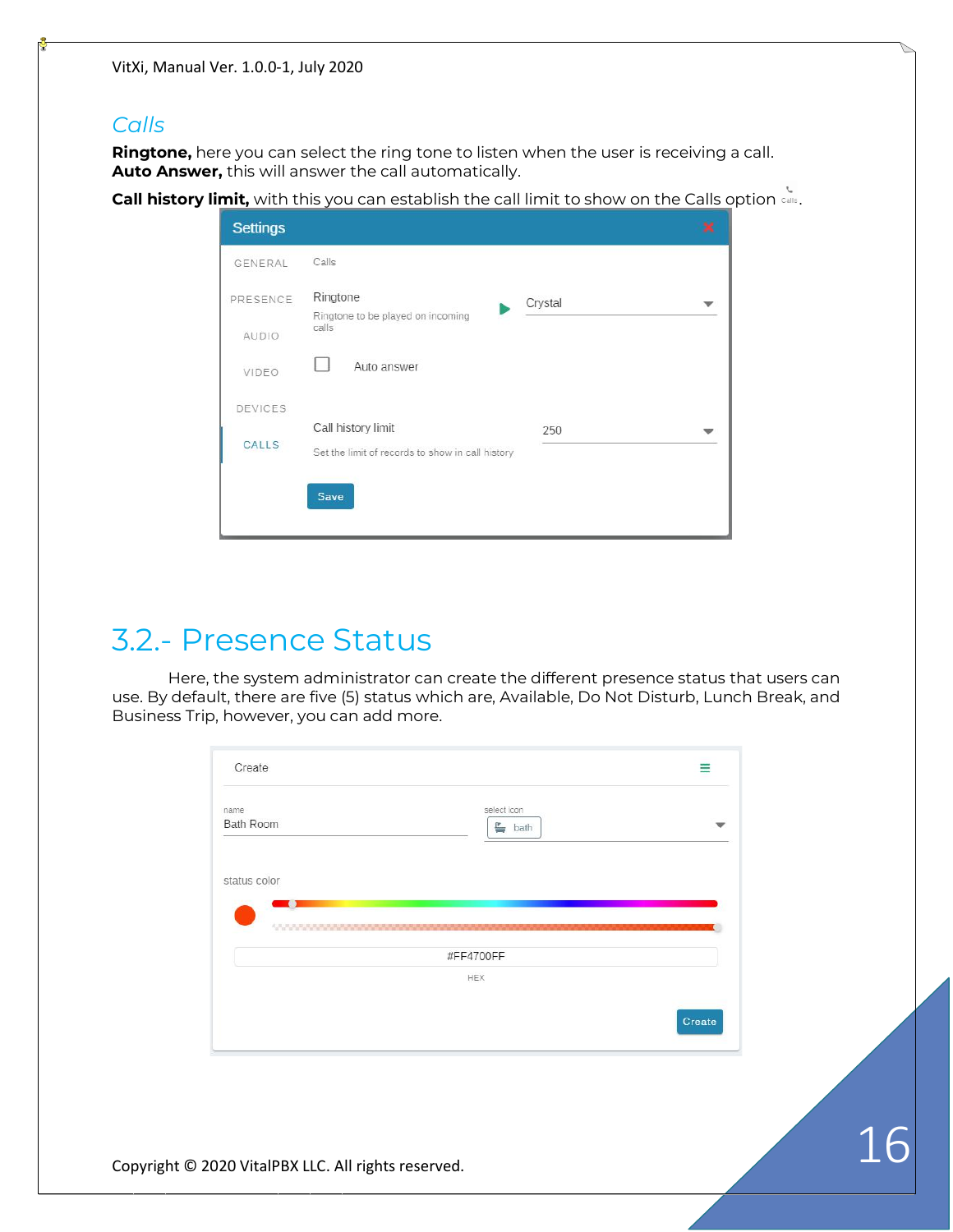## 3.3.- Social Network

Here, you can configure the social media that will appear on the footer.

| <b>圆</b> tenant                          |                                             |        |
|------------------------------------------|---------------------------------------------|--------|
| https://facebook.com/ vitalpbx           | https://twitter.com/ vitalpbx               |        |
| Set the username of your facebook page   | Set the username for your twitter account   |        |
| https://youtube.com/ vitalpbx            | https://instagram.com/ vitalpbx             |        |
| Set the username of your youtube channel | Set the username for your Instagram account |        |
|                                          |                                             | Update |

## 3.4.- Groups

With the purpose that the VitXi users become visible between each other, it is necessary that each user has a group assigned to them, and afterwards, we give access to other users to see this group. This way, you can create multiple groups of users limiting them on which groups they can see. For this, we first create the group name.

| Create             |                                           |        |
|--------------------|-------------------------------------------|--------|
| name<br>VitalPBX   | agency and provide<br>description<br>List |        |
| tenant<br>vitalpbx |                                           |        |
|                    |                                           | Create |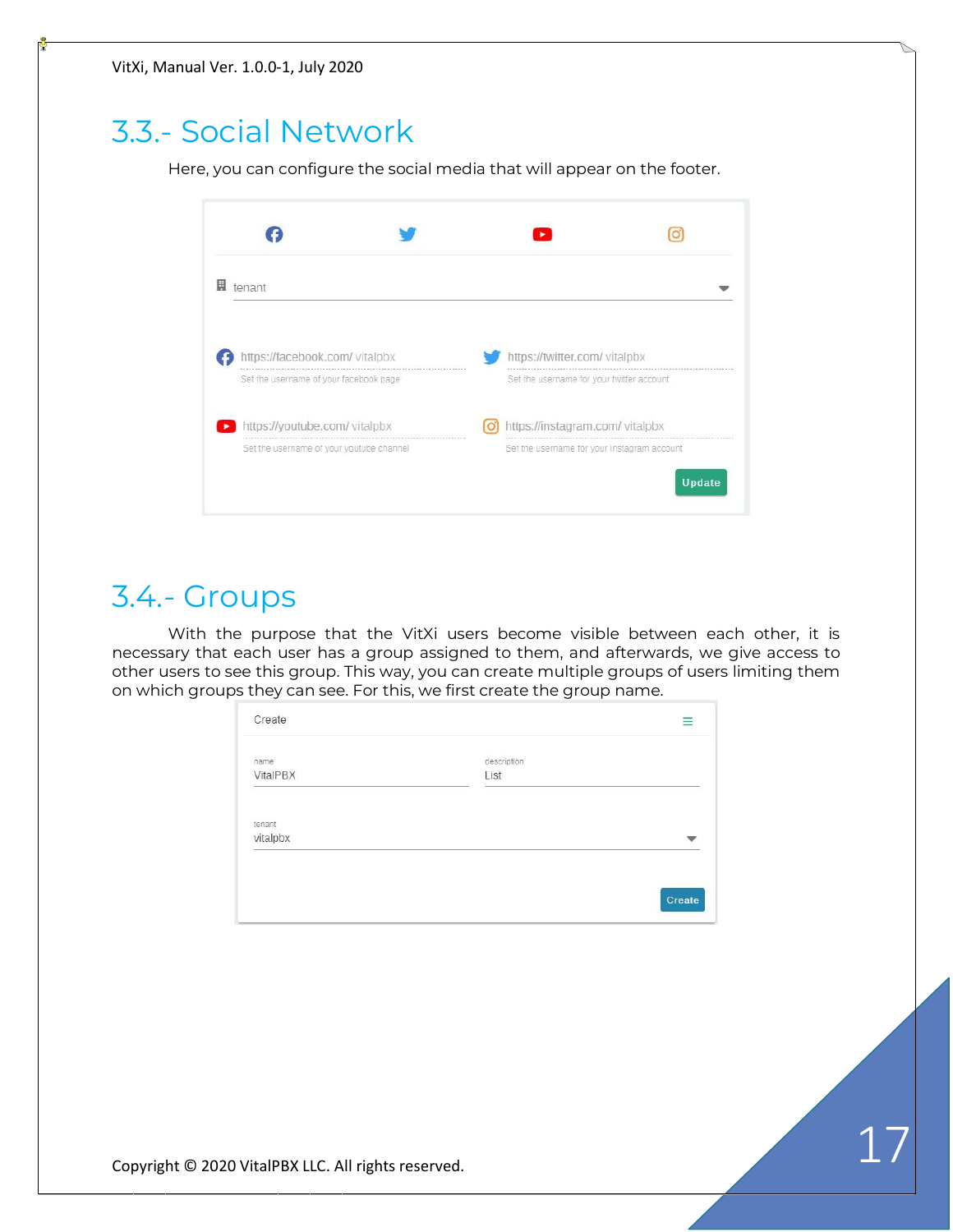### 3.5.- Users

Now, we will create the users and assign them to the groups we want to. A user can belong to one or more groups.

| role<br>password<br>32  |
|-------------------------|
|                         |
| phonebooks<br>extension |
|                         |

**Name,** user's full name.

**Username,** username with which the user will log into VitXi WebRTC. **Password,** password with which the user will log into VitXi WebRTC. **Role,** the type of user. There are three types of users.

- **Super Administrator,** capable of managing all the users and tenants.
- **Administrator,** capable of managing users within its tenant.
- **User,** VitXi WebRTC end-users.

**Tenant,** tenant to which the user belongs to.

**Groups,** groups to which the user belongs to.

**Extension,** extension associated to the user. For this, the user needs to have a VitXi Device created on VitalPBX.

**Phonebooks,** phonebooks to which the user will have access to.

### 3.6.- Voice Messages

It is possible to view all of your Voicemail messages from VitXi WebRTC, which allows us to perform the following actions:

- Listen
- Delete

| Urgent (0) | Emanuel Lyons<br>2020-06-16 12:20:21  | ×                         |
|------------|---------------------------------------|---------------------------|
| New(3)     | Antonio Montes<br>2020-06-14 14:36:04 | $\boldsymbol{\mathsf{x}}$ |
|            | maynor<br>2020-06-14 11:15:29         | ×                         |
| Old(1)     |                                       |                           |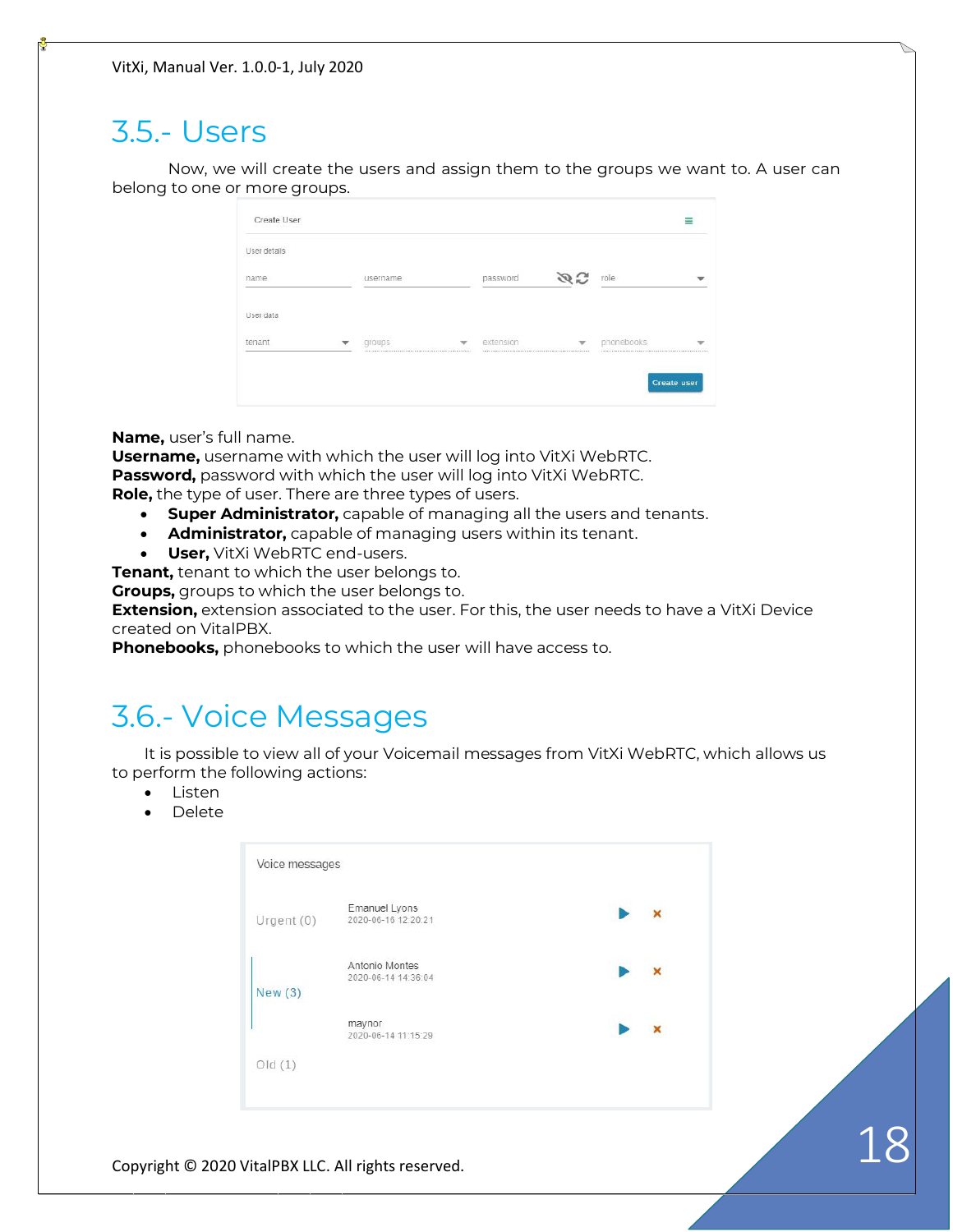### 3.7.- Recordings

It is possible to listen to the user's call recordings from the extension they have associated to them.

| search |               |  |
|--------|---------------|--|
|        | No recordings |  |

### 3.8.- PBX Settings

Even though this information is asked at the moment of installation, it is also possible to perform some modifications afterwards.

| host                     | port   |
|--------------------------|--------|
| beta3.vitalpbx.org       | 443    |
| key                      |        |
| $\bullet\bullet\ast$<br> | secure |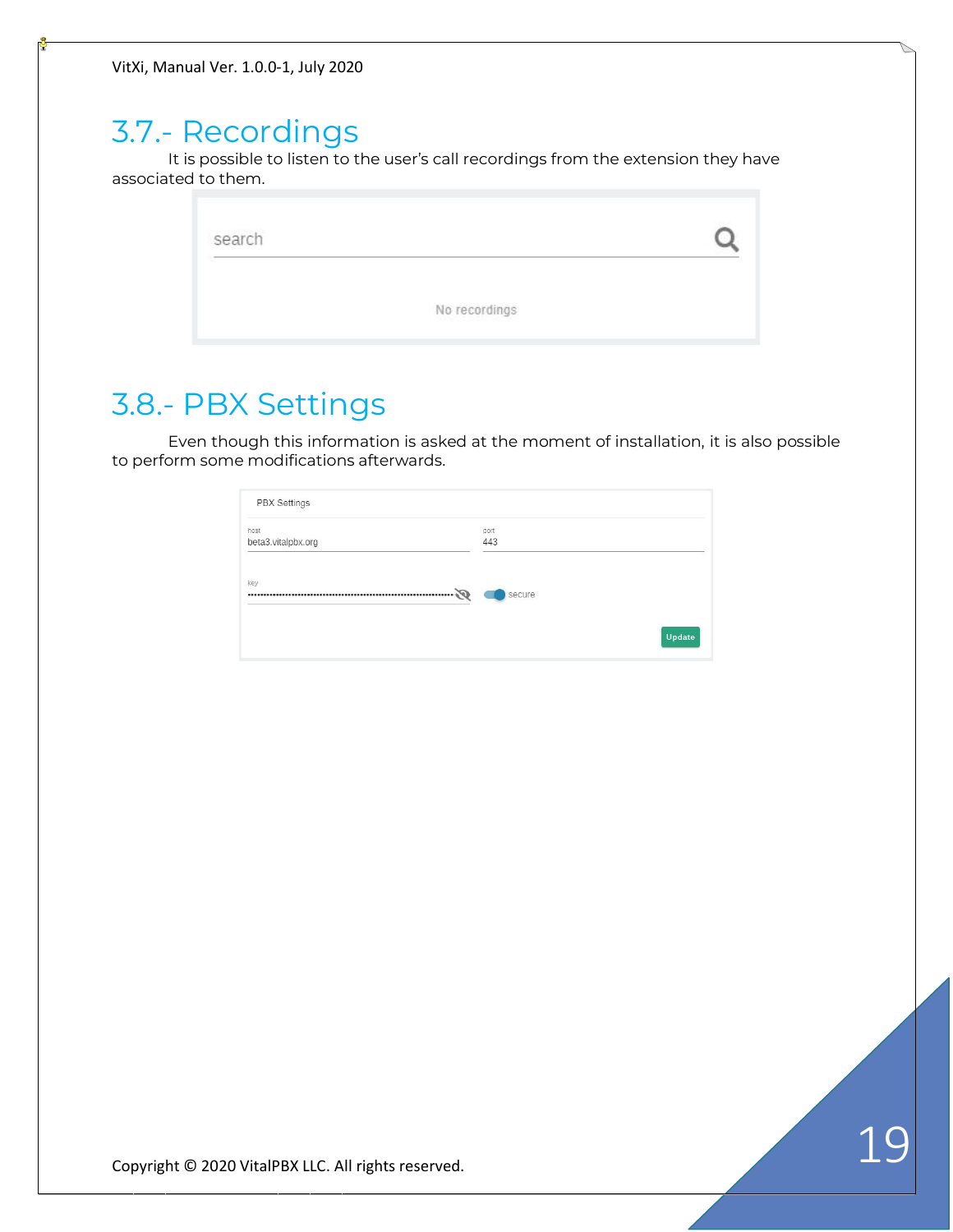## 3.9.- Add Contacts

To add a new contact, it is necessary to go to 'Contacts' , and on the bottom press the 'Add Contact' option  $\bullet$  and then it will show us the following form.

| first name*                       | last name*                | company* |
|-----------------------------------|---------------------------|----------|
| job title                         | contact type"<br>internal | email    |
| avatar<br>o pick an avatar        |                           |          |
| phones<br>type*<br>Internal (SIP) | number                    |          |
|                                   |                           |          |

**First Name,** the contact's First Name.

**Last Name,** the contact's Last Name.

**Company,** name of the Company where the Contact works at.

**Job Title,** the job they perform at the company they work at.

**Contact Type,** the type of contact, Internal or External.

**Email,** contact's email address.

**Avatar,** image to remember the contact with.

**Phones,** contact's phone number, they can be SIP, cellphone, or any other type.